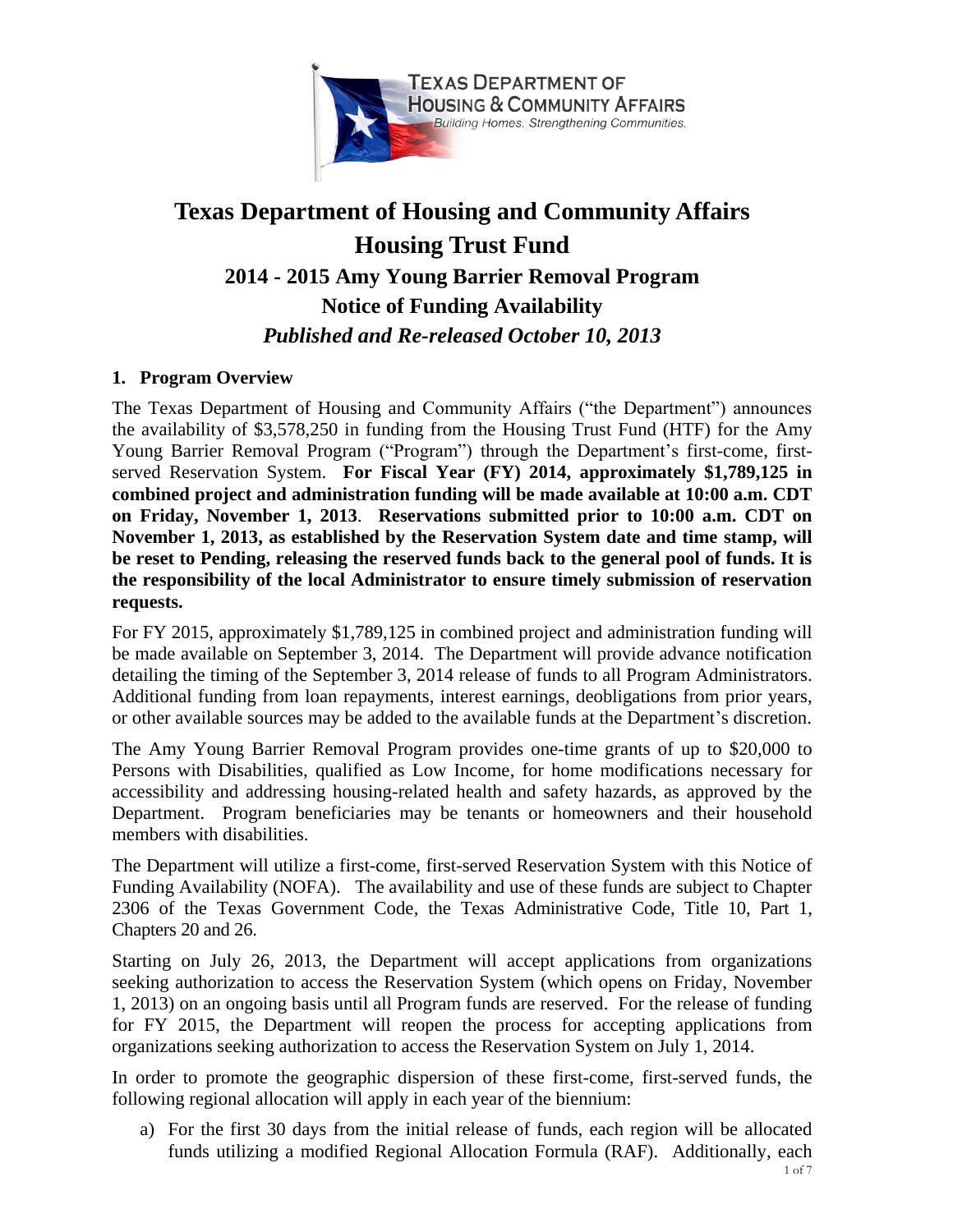uniform state service region will be divided into urban and rural subregions. In cases where a rural subregion is not allocated enough funding for at least one unit (\$20,000), funds for that region have been redistributed from the urban subregion to ensure sufficient funding is available. See table below and the attached Urban/Rural Counties map of TDHCA Uniform State Service Regions.

| <b>Phase 1 of AYBR Reservation System,</b><br><b>November 1 through December 1, 2013</b> |                  |                  |
|------------------------------------------------------------------------------------------|------------------|------------------|
| Regions                                                                                  | Urban<br>Amount* | Rural<br>Amount* |
| 1                                                                                        | \$34,116         | \$21,115         |
| 2                                                                                        | \$9,019          | \$20,000         |
| 3                                                                                        | \$358,646        | \$20,000         |
| 4                                                                                        | \$31,878         | \$34,870         |
| 5                                                                                        | \$23,515         | \$25,603         |
| 6                                                                                        | \$344,705        | \$20,000         |
| 7                                                                                        | \$84,568         | \$20,000         |
| 8                                                                                        | \$43,966         | \$20,000         |
| 9                                                                                        | \$126,646        | \$20,000         |
| 10                                                                                       | \$29,004         | \$20,000         |
| 11                                                                                       | \$169,156        | \$31,110         |
| 12                                                                                       | \$18,990         | \$20,000         |
| 13                                                                                       | \$59,570         | \$20,000         |
| Sub-total                                                                                | \$1,333,779      | \$292,698        |
| <b>TOTAL</b>                                                                             | \$1,626,477      |                  |

**\*Amount available for Administrative Fee to organizations is not reflected in this Project Fund allocation.**

- b) **After 30 days** from the initial release of funds, on **Monday, December 2, 2013, at 10 a.m. CST,** any funds remaining in the urban and rural subregions will collapse into one amount per region and will be available on a first-come, first-served basis.
- c) **After approximately 60 days from the initial release of funds, on Monday, January 6, 2014 at 10 a.m. CST, any funds remaining in any region will collapse into one statewide pool and will be available on a first-come, first-served basis.**
- d) If an updated RAF applies to the release of funds for FY 2015, it will be posted on the Department's website before the release of funds on September 3, 2014.

#### **2. Eligible Applicants**

- a) The following organizations are eligible to apply to administer the Program:
	- i. Units of General Local Government;
	- ii. Councils of Government;
	- iii. Nonprofit Organizations;
	- iv. Local Mental Health Authorities;
	- v. Public Agencies, and
	- vi. Public Housing Authorities.
- b) Organizations interested in applying to administer the Program must complete the Amy Young Barrier Removal Program Reservation System Access Application,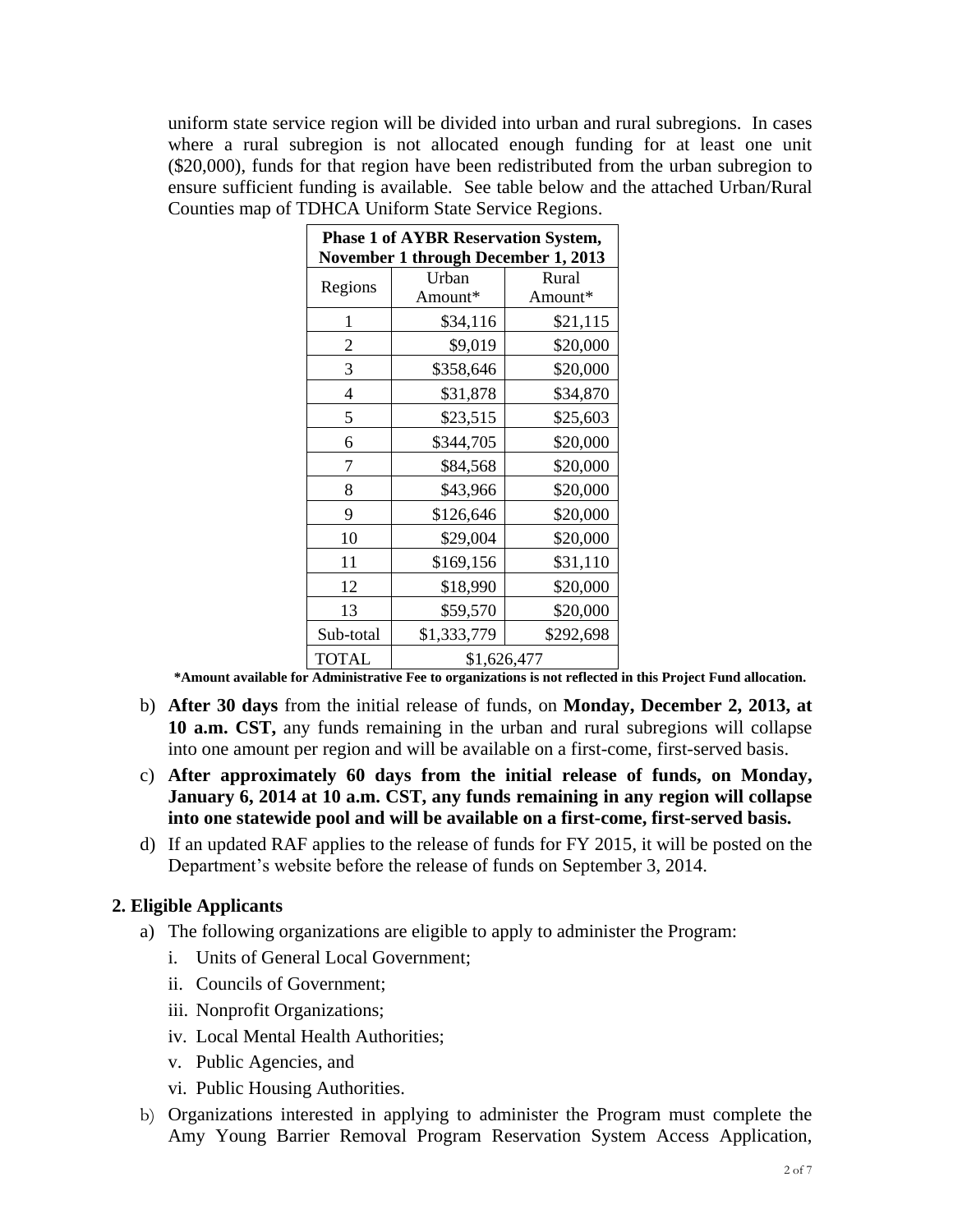which may be downloaded from the Department's website at [http://www.tdhca.state.tx.us/htf/single-family/amy-young.htm.](http://www.tdhca.state.tx.us/htf/single-family/amy-young.htm) Upon review and approval, a Reservation System Access Agreement will be provided by the Department and must be executed by the Applicant in order to participate in the Reservation System.

c) Applicants must have at least 2 years of experience providing housing rehabilitation services to low-income households AND demonstrate competence in accessibility standards, applicable building codes, and construction serving the needs of Persons with Disabilities, as evidenced by staff experience or current or previous contracts with the Department or with other funding entities. To satisfy this requirement, applicants may provide evidence of a partnership with an entity or organization that meets the requirement, such as a contract or memorandum of understanding. A letter of support or intent to partner does not satisfy this requirement.

## **3. Definitions**

- a) Any capitalized terms not specifically defined in this section shall have the meaning as defined in Chapter 2306 of the Texas Government Code, or the Texas Administrative Code, Title 10, Part 1, Chapters 20 and 26.
- b) In addition, this NOFA uses the following definitions:
	- i. Administration Fee Program funds, not to exceed 10% of the Project Costs, which are provided to Administrators for operation of the Program and paid upon completion of a project.
	- ii. Affiliate An individual, corporation, partnership, joint venture, limited liability company, trust, estate, association, cooperative or other organization or entity of any nature whatsoever that directly, or indirectly through one or more intermediaries, has control of, is controlled by, or is under common control with any other person. All entities that share a principal are Affiliates.
	- iii. Hard Costs Part of Project Costs, Hard Costs are the site-specific costs incurred in the construction of housing modifications, including but not limited to: general requirements, building permits, jobsite toilet rental, dumpster fees, site preparation, demolition, construction materials, labor, installation equipment expenses, etc.
	- iv. Liquid Assets Cash deposited in checking or savings accounts (including money market and certificate of deposit accounts), mutual fund or brokerage accounts, or the net value of assets that may be easily converted to cash, such as stocks, bonds, or the cash surrender value of life insurance policies. Funds in deferred tax accounts for retirement or education savings plans such as Individual Retirement Accounts (IRA's), 401K's and 529 plans, are excluded from the Liquid Assets calculation.
	- v. Low Income Household income does not exceed 80% of the Area Median Family Income (AMFI) or 80% of the State Median Family Income, adjusted for Household size, whichever is greater, in accordance with the U.S. Department of Housing and Urban Development (HUD) HOME Investment Partnership Program income tables.
	- vi. Project Costs Program funds (Hard and Soft Costs) that directly assist an eligible Household.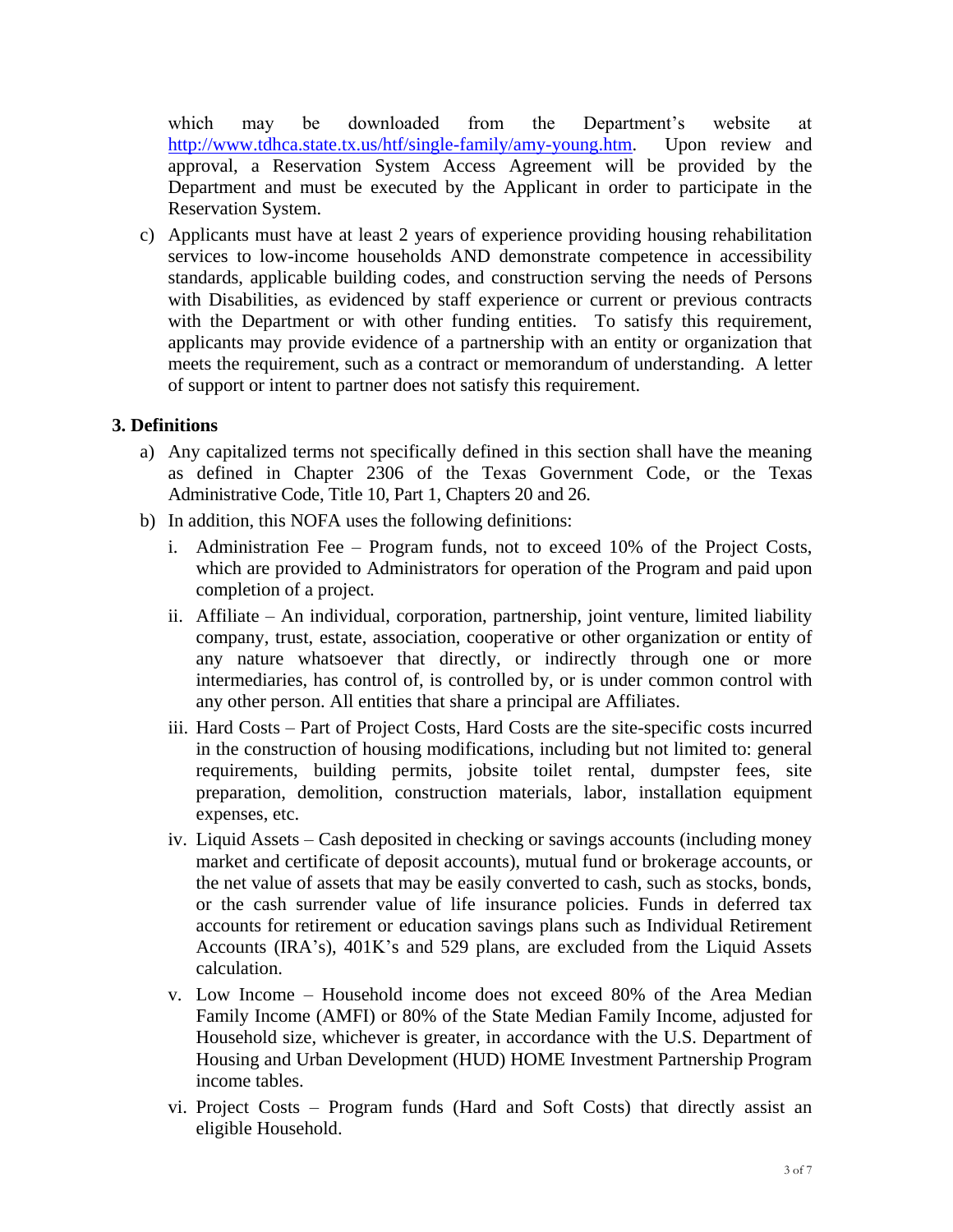- vii. Reservation Setup The submission of required documents to the Reservation System in order to reserve Program funds for an eligible Household.
- viii.Soft Costs Part of Project Costs and not to exceed 10% of Hard Costs, Soft Costs are activity-specific costs including, but not limited to: staff or consultant time spent to determine address-specific Applicant eligibility; inspection(s); septic system inspection fees; work write-up and cost estimation; pre-construction conference; construction supervision; setup and draw documentation and submitting to the Reservation System; staff mileage associated with a specific activity, etc.

#### **4. Program Requirements**

- a) Administrators must follow the requirements, processes and procedures as required by the Department through its governing statute (Chapter 2306 of the Government Code), Administrative Rules (Texas Administrative Code, Title 10, Part 1, Chapters 20 and 26), Program manual, and forms.
- b) The assisted Household must be qualified as Low Income. Liquid Assets may not exceed \$20,000.
- c) Units of General Local Government must maintain documentation of compliance with applicable procurement laws and regulations. Nonprofit Organizations must have a Board adopted procurement policy that ensures, to the greatest extent feasible, fair and open competition and document compliance with that policy in their local file.
- d) An Administration Fee equal to 10% of the project's combined Hard and Soft Costs will be paid to the Administrator upon completion of the project. Administration Fees are not a part of the maximum grant per Household. Eligible administrative expenses include, but are not limited to, travel expenses for Program training incurred after the effective date of the Reservation System Access Agreement, Program marketing expenses, accounting and audit expenses related to the Program.

#### **5. Property and Construction Guidelines**

- a) Eligible properties are owner-occupied homes and rental units.
- b) All household occupants, including the Person with Disability, must be named on the lease of an assisted rental unit.
- c) The owner of record for an owner-occupied property must reside in the home as a household member, unless otherwise approved by the Department on a case-by-case basis.
- d) The Program grant is limited to \$20,000 in Project Costs (Hard and Soft Costs).
- e) **Accessibility Modifications**. All Households served by the Program must have the need for accessibility modifications. **A minimum of 75%** of Project Hard Costs must be utilized for accessibility modifications unless otherwise approved by the Department on a case-by-case basis.
- f) **Elimination of Health and Safety Deficiencies**. In addition to accessibility modifications, eligible activities include other rehabilitation costs associated with the elimination of hazardous or unsafe conditions in the housing unit. **No more than 25%** of the Project Hard Costs may be utilized for this purpose unless otherwise approved by the Department on a case-by-case basis.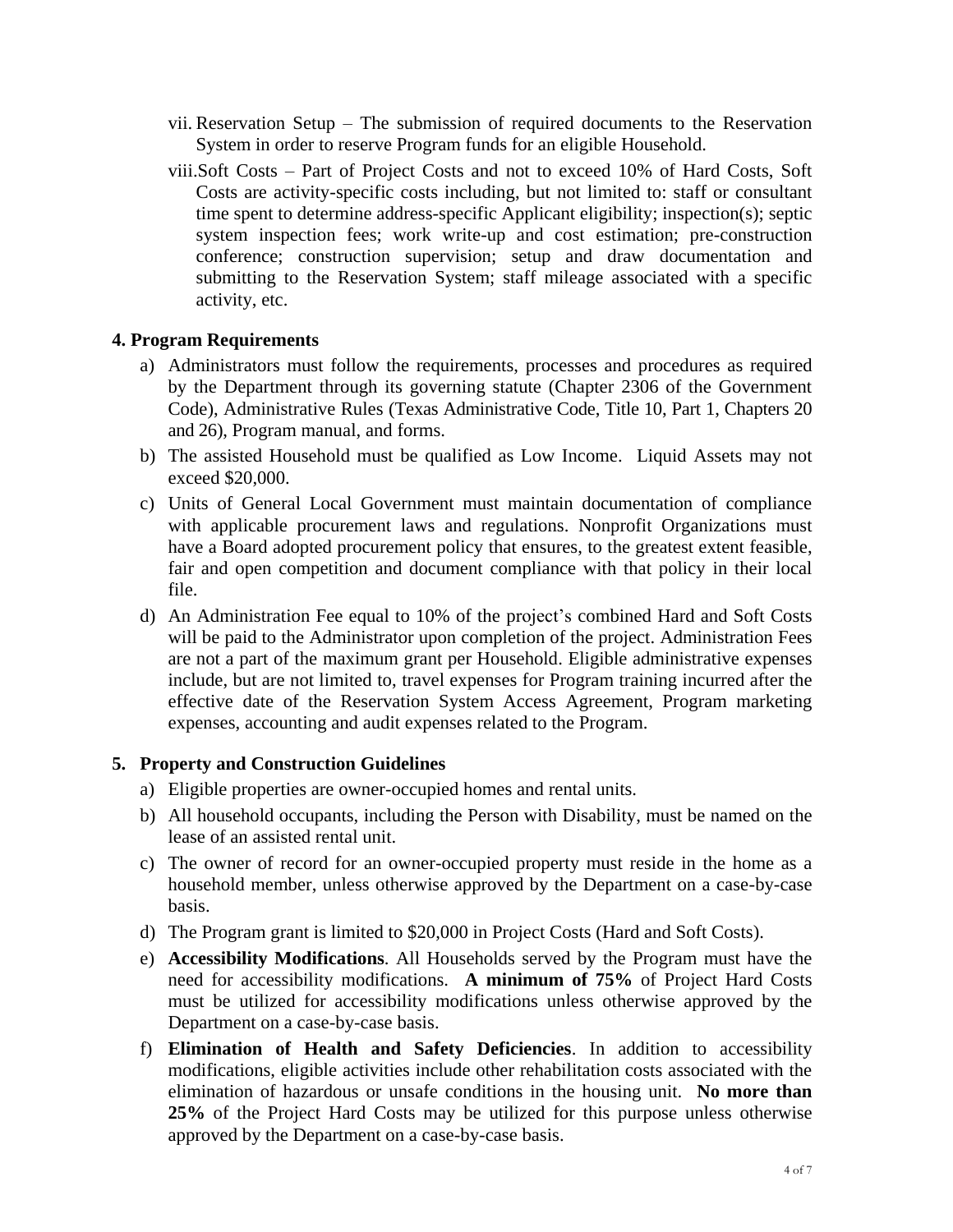- g) The following properties are *not* eligible for Program assistance:
	- i. Properties developed, owned or managed by the Administrator or an Affiliate;
	- ii. Properties in which federal funds have been designated for the same modification or repair;
	- iii. Rental units covered by 24 CFR Part 40 or 24 CFR Part 570;
	- iv. Rental units that have hazardous or unsafe conditions identified in the initial inspection. Program funds may not be used to correct hazardous or unsafe conditions in rental units, but may be used for accessibility modifications after the hazardous or unsafe conditions have been properly corrected by the property owner at the property owner's expense.

## **6. Reservation System Guidelines**

- a) Program funds are available on a first-come, first-serve basis in the Reservation System, subject to the RAF described in Section 1 of this NOFA.
- b) An Administrator cannot have more than **5** "Active" status Reservations at any one time, regardless of the location or region of the Activities.
- c) An Administrator is ineligible to access the Reservation System until any past due audit has been submitted to the Department in a satisfactory format with no unresolved findings.
- d) The Department may de-authorize access to the Reservation System and terminate the Reservation System Access Agreement if the requirements in this NOFA or Reservation System Access Agreement are not met.

## **7. Reserving Funds (Stage 1)**

- a) Administrators shall market the Program, complete application intake, and qualify Households for participation. Details on determining income eligibility and preparing and submitting Reservation Setups are provided in the Program manual.
- b) After collecting and verifying the required Household income and property eligibility documentation, the Administrator shall enter the Reservation Setup information into the Reservation System, submit the required forms as described in the Program manual, and request a reservation of funds, up to the maximum of \$20,000.
- c) Reservation Setups will be processed in the order submitted to the Department via the Reservation System. Submission of a Reservation Setup on behalf of a Household does not guarantee funding.
- d) The Department will review the Reservation Setup documentation within **10 business days** of submission by the Administrator.
- e) If the documentation needs correction or additional information, the Department will notify the Administrator of the deficiency. If the deficiency is not corrected within **10 business days** of notification, the Department may cancel the reservation from the Reservation System and the Reservation Setup will need to be resubmitted if funds are available.
- f) Once the Department verifies a Household is eligible for assistance, the Department will reserve up to the maximum of \$20,000 in Project Costs and an Administration Fee of 10% of the Project Costs in the Reservation System on behalf of the household. The Department will then notify the Administrator to proceed to Stage 2 of the review process.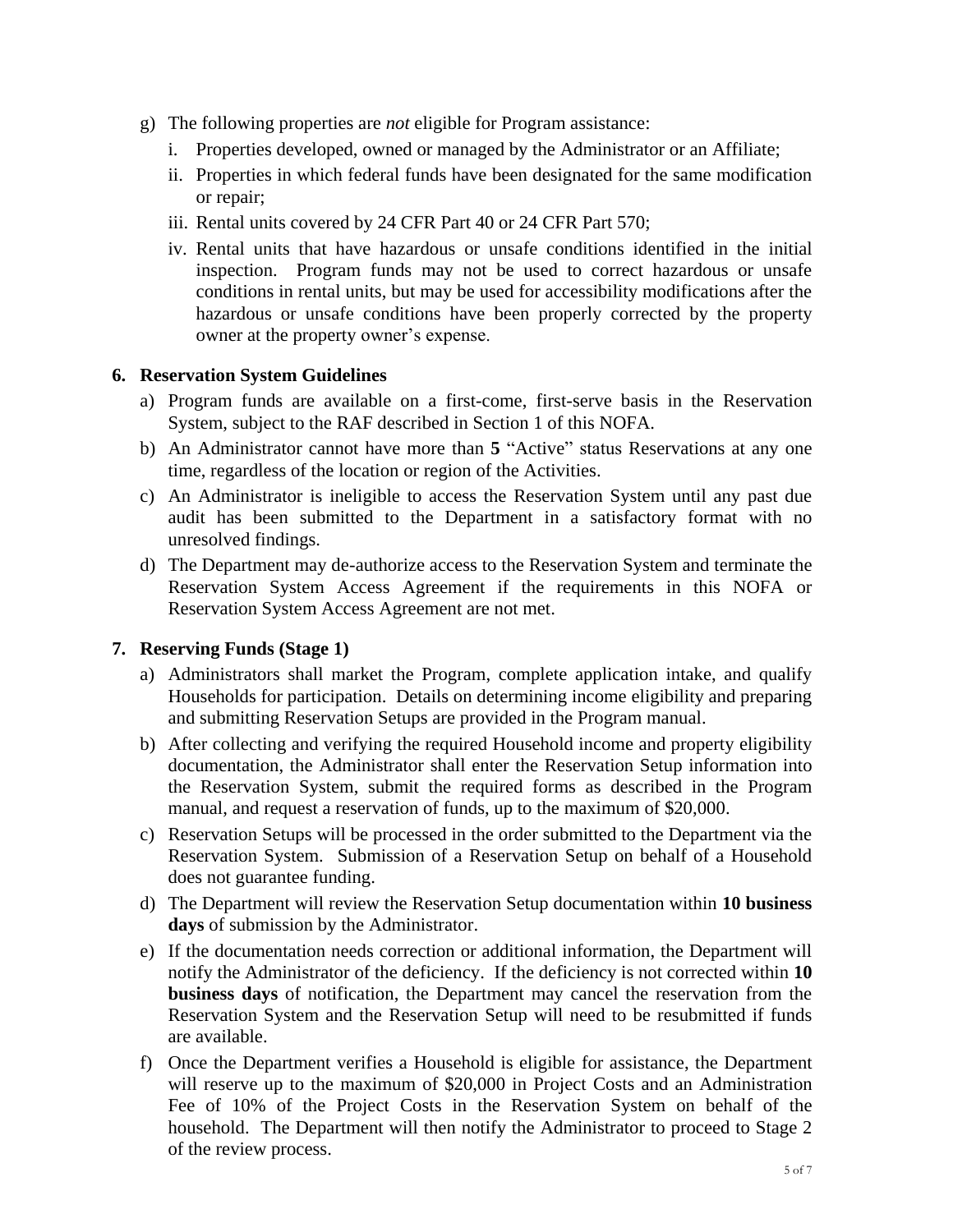## **8. Initial Inspection, Work Write-Up and Cost Estimate Review (Stage 2)**

- a) When the Department approves the Reservation Setup and set it to "Active" status in the Reservation System, Project Costs and Administration Fee funds will be reserved for the household for a period of no more than **40 calendar days**, during which time the Administrator must complete the initial inspection, "before" photos, work writeup and cost estimation process and submit all required documentation as described in the Program manual to the Department.
- b) The Department will review the Stage 2 documentation within **10 business days** of submission by the Administrator.
- c) If the Department requires additional information or documentation, the Department will notify the Administrator of the deficiency. If the deficiency is not corrected within **10 business days** of notification, the Department may cancel the reservation from the Reservation System and the Reservation Setup will need to be resubmitted if funds are available
- d) Once the Department verifies documentation is complete and approved, the Department will notify the Administrator to proceed to Stage 3 of the review process.

## **9. Construction Contract and Bid Review (Stage 3)**

- a) Within **60 calendar days** of the date of the Stage 2 Departmental approval notification (see 8d above), the Administrator must submit the bid analysis worksheet, the awarded construction contract with the line item bid, and other required documentation as described in the Program manual to the Department.
- b) The Department will review the Stage 3 documentation within **10 business days** of submission by the Administrator.
- c) If the Department requires additional information or documentation, the Department will notify the Administrator of the deficiency. If the deficiency is not corrected within **10 business days** of notification, the Department may cancel the reservation from the Reservation System and the Reservation Setup will need to be resubmitted if funds are available.
- d) Once the Department verifies documentation is complete and approved, the Department will notify the Administrator to proceed with construction.

#### **10. Project Completion and Draw Process**

- a) When the Administrator has been notified that Stage 3 Review has been approved by the Department (see 9d above), the Administrator has **90 calendar days** to complete all construction activities and submit all project and administrative draws. Details on preparing and submitting draw requests are provided in the Program manual.
- b) The Department may grant a one-time **30 calendar day** extension to the project completion deadline due to extenuating circumstances that were beyond the Administrator's control. Administrators must submit a written request for the extension within **90 calendar days** after Stage 3 approval. **If the Administrator fails to meet this deadline, the Reservation may be cancelled.**

#### **Questions regarding this NOFA should be addressed to:**

Texas Department of Housing & Community Affairs